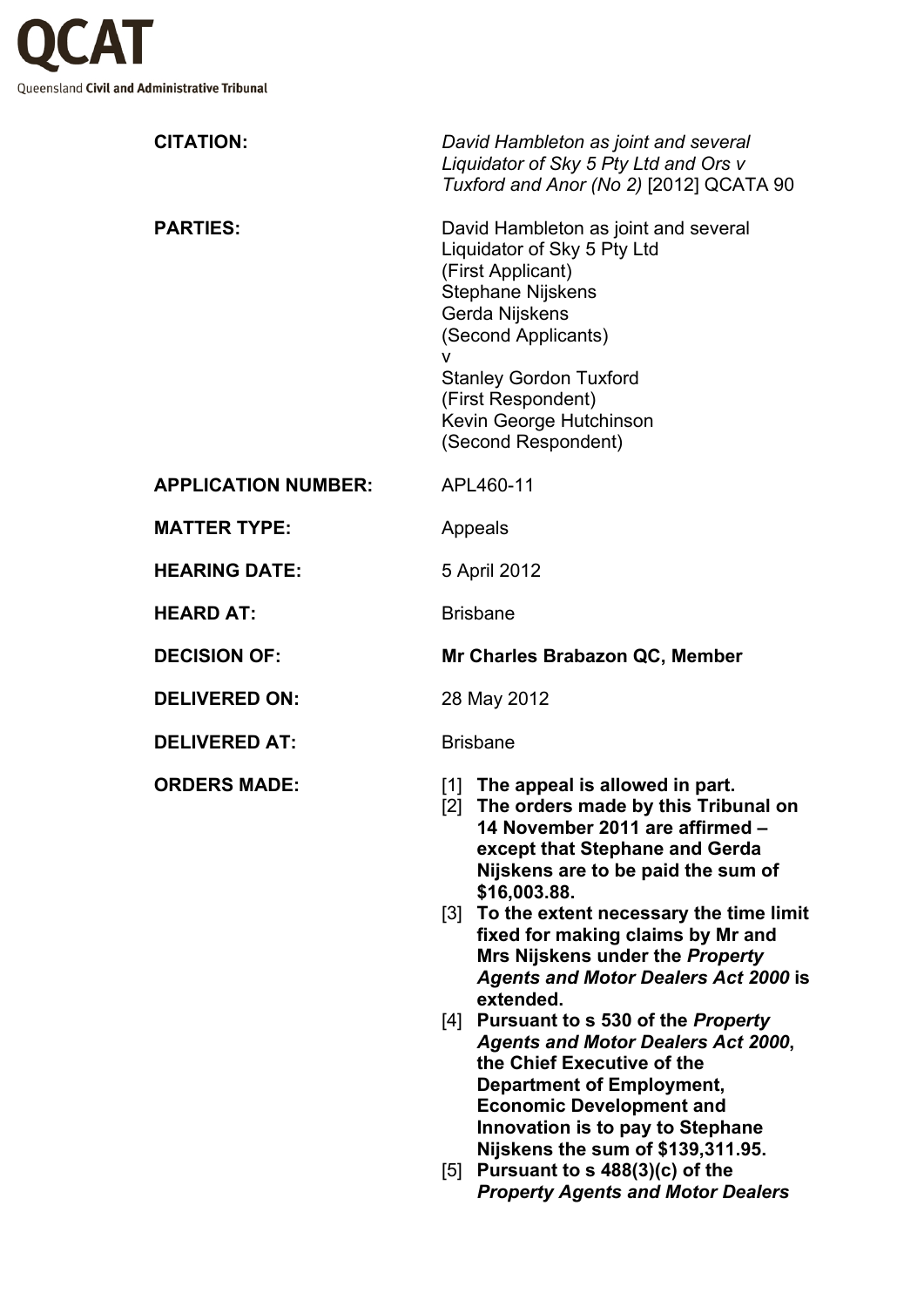*Act 2000* **the respondent Stanley Gordon Tuxford is named as the person who contravened s 470(1) and who is liable for the financial loss of Stephane Nijskens.**

- [6] **Upon payment of the sum of \$139,311.95 from the Claim Fund to Stephane Nijskens, the respondent Stanley Gordon Tuxford is liable to reimburse the Claim Fund by paying that sum of to the Chief Executive of Employment, Economic Development and Innovation.**
- [7] **Pursuant to s 530 of the** *Property Agents and Motor Dealers Act 2000***, the Chief Executive of the Department of Employment, Economic Development and Innovation is to pay to Stephane and Gerda Nijskens the sum of \$16,003.88.**
- [8] **Pursuant to s 488(3)(c) of the**  *Property Agents and Motor Dealers Act 2000* **the respondent Stanley Gordon Tuxford is named as the person who contravened s 470(1) and who is liable for the financial loss of Stephane Nijskens and Gerda Nijskens.**
- [9] **Upon payment of the sum of \$16,003.88 from the Claim Fund to Stephane and Gerda Nijskens, the respondent Stanley Gordon Tuxford is liable to reimburse the Claim Fund by paying that sum of to the Chief Executive of Employment, Economic Development and Innovation.**

**CATCHWORDS:** PROPERTY AGENTS AND MOTOR DEALERS – Claim against the fund by liquidator – whether event caused financial loss – who suffered loss – payment of dividend

> *Property Agents and Motor Dealers Act 2000*, ss 469, 470, 476, 488, 530, 574 *Queensland Civil and Administrative Tribunal Act 2009*, ss 42, 61

## **APPEARANCES and REPRESENTATION (if any):**

**APPLICANT:** Mr Steele of counsel for the liquidator

2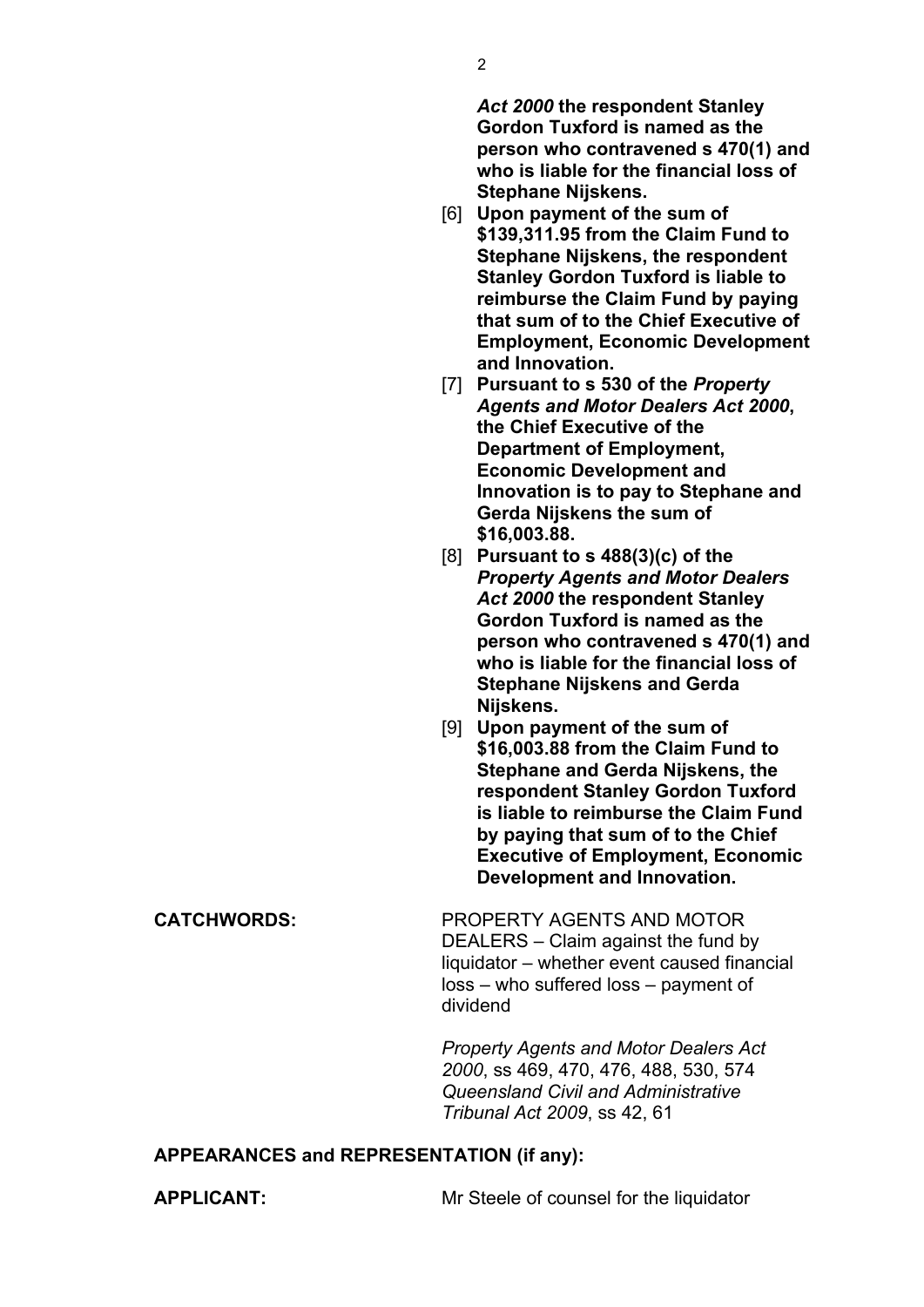## **REASONS FOR DECISION**

## **The issues**

- [1] There are two issues in this appeal. The company Sky 5 Pty Ltd is in liquidation. The liquidator is Mr David Hambleton. He cannot agree with the Chief Executive of the Department of Employment, Economic Development and Innovation (the Office of Fair Trading – OFT). Their dispute is about money. The Chief Executive will not hand any money over to Mr Hambleton. First, he says that the fund he controls is not liable to pay the money. Secondly, he says that any money has to go directly to creditors of Sky 5, Mr Stephane Nijskens (in four cases) and to him and his wife (in one case). Who is right?
- [2] A short explanation of their different views is necessary. The details can be found in the judgment of this Tribunal dated 14 November 2011. There is not much dispute about the basic facts.
- [3] The directors of Sky 5, Mr Hutchinson and his daughter, wanted to make money. The idea was to sell blocks of land in the Waverly View Estate, owned by Land Equity Pty Ltd. Sky 5 was to act as the vendor, and obtain contracts with purchasers, in its own name. At settlement (called a "back to back" settlement) Sky 5 would use the purchasers' money to pay for the land, and keep as its profit an expected mark-up on Land Equity's wholesale price.
- [4] Originally, Sky 5's plans were probably genuine ones. But, from around late 2006, things went seriously wrong. Sky 5 appointed a real estate agent, Mr Gordon Tuxford to sell lots in the estate. He knew that any deposits from purchasers had to go into a trust account until settlement. He made about twenty sales, including these. He had no trust account. Sky 5 did not have a real estate corporation licence and did not maintain a trust account.
- [5] Mr Nijskens entered into four contracts of sale, to buy lots 85, 73, 51 and 4. The deposits totaled \$185,000. In each case, Tuxford acted as agent for the vendor, called either Sky Pty Ltd or Sky 5 Pty Ltd. Tuxford had been appointed an agent for Sky 5 Pty Ltd. (It seems that there was no company called simply Sky Pty Ltd).
- $[6]$  The deposits were paid in different ways cash to Tuxford, by bank cheque to Sky 5, or bank transfer to a business called Eco Smart Homes. Hutchinson was in control of Eco Smart Homes. He signed the contracts of sale, on behalf of the vendor.
- [7] The liquidator has paid a dividend of \$45,688.05 to Mr Nijskens. Taking that into account, his personal loss is \$139,311.95.
- [8] The deposits were not placed in a trust account. Tuxford knew that he was required to place the deposits into a trust account. The deposits have disappeared.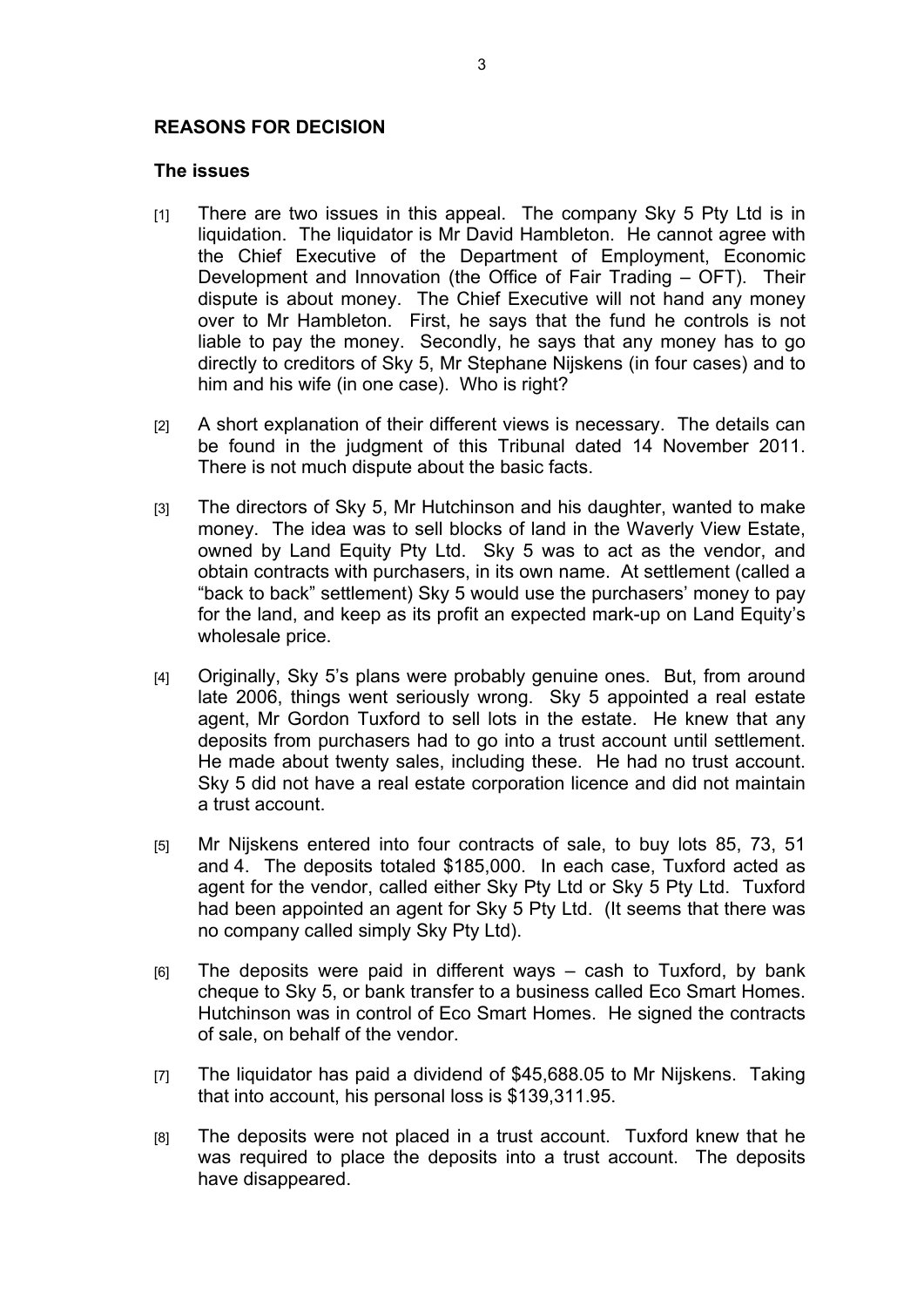- [9] Mr and Mrs Nijskens became the purchasers of Lot 84 in the estate. Tuxford witnessed their signatures, on the contract of sale. Hutchinson signed for the vendor. They gave a bank cheque for \$22,000, to pay the deposit to Sky 5 Pty Ltd. In fact, it was deposited into the account of Eco Smart Homes. The deposit has not been seen since.
- [10] Lot 84 was different to the others. It was not vacant land. There was a house on it, in poor condition. Tuxford told them that they could renovate the house before settlement. He proposed to use it as a sales office which he did.
- [11] Mr Nijskens was a motor vehicle dealer, and was experienced in house renovations. He saw that the damaged house could be repaired and put into good condition. He did that. Tuxford did use the house as his office.
- [12] Time passed. The contracts of sale did not settle, because the deposits had disappeared. Land Equity rescinded the contracts. The house was bulldozed. All Mr Nijskens work came to nothing.
- [13] The extent of his loss is not clear. He says that it was \$78,000. The liquidator admitted a claim for materials worth \$49,464. During this Tribunal's hearing, Mr Nijskens relied upon a folder of accounts and receipts. He was requested to put the paperwork in order, so that it could be understood. A list was suggested.
- [14] He then provided copies of invoices totaling \$17,512.58. For the purposes of this judgment that is the figure that can be accepted, as his loss. There is no proof that the larger figures are accurate.
- [15] The liquidator admitted a total claim of \$69,464. In addition to the \$47,464 for materials, the deposit of \$22,000 was admitted. The liquidator has paid a dividend of \$23,508.70. That dividend comprises two amounts – \$7,445.46 as part of the \$22,000 deposit, and \$16,063.24 as part of the cost of materials.
- [16] In the member's judgment, Mr and Mrs Nijskens were awarded \$14,554.54 from the claim fund. Taking into account the part payment of \$7,445.46, that restored their deposit of \$22,000.
- [17] The judgment went on to refuse compensation for \$17,512.58 spent on the renovation – "that loss was not caused by an event under section 470 of the Act and is not payable from the fund."
- [18] In any case, the \$16,063.24 dividend would have to be taken into account, as a part payment of the \$17,512.58 cost of materials. That leaves \$1,449.34. Was it right to refuse compensation for the cost of the building materials?
- [19] The member took into account, that money was spent before settlement, and so was a "risky activity". There was a finding that there was "neglect" (of their own interests) according to s 488(2) of PAMDA. The Tribunal may allow a claim (under s 470) only if satisfied, on the balance of probabilities, that the event happened, and that the claimant suffered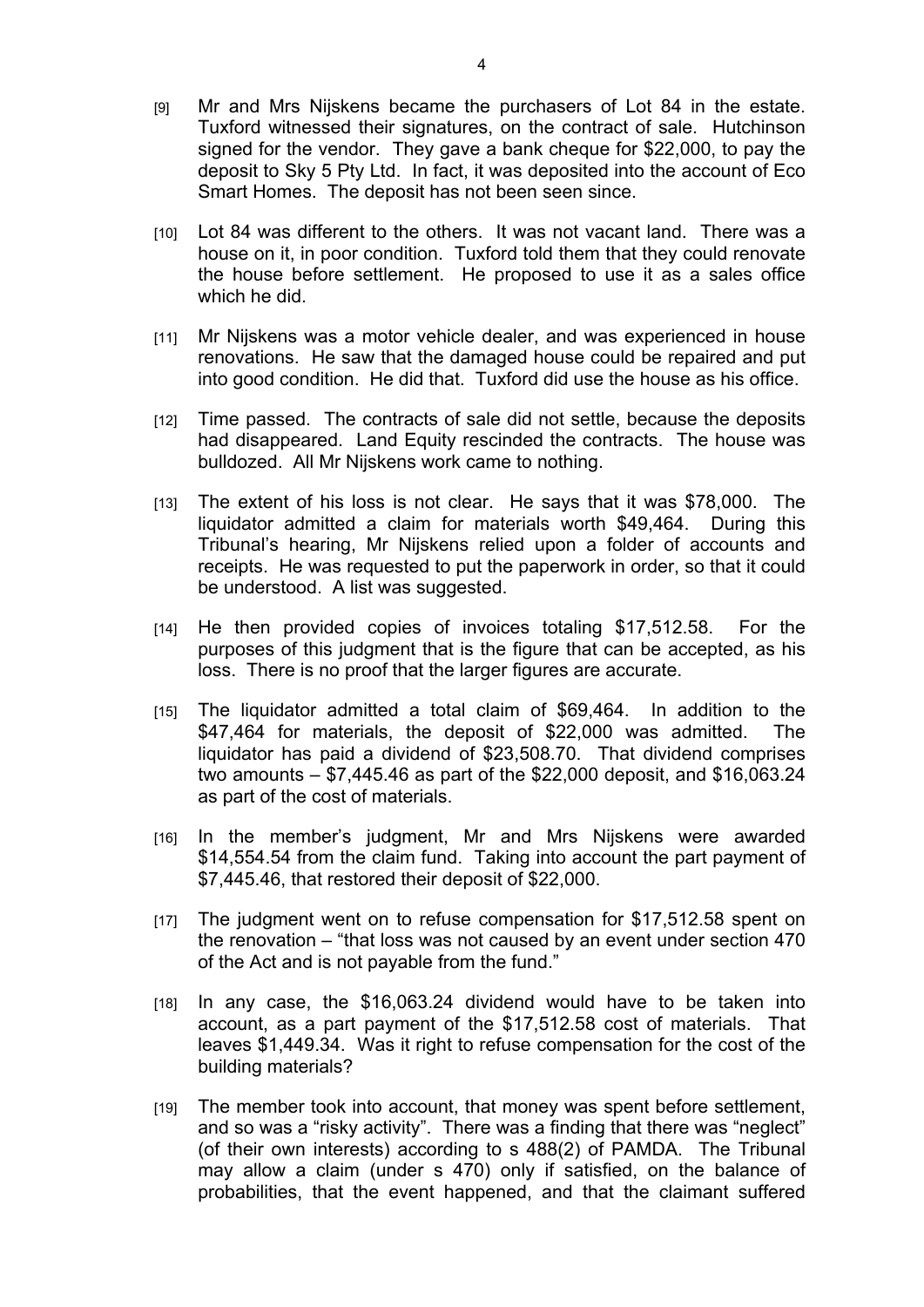financial loss because of the happening of the event. The Tribunal must consider, if there is evidence of "the claimants' own neglect or default."

- [20] The member found that the "neglect" was spending significant amounts of money before settlement – "a risky activity".
- [21] In my opinion, Mr and Mrs Nijskens did suffer financial loss, because of Tuxford's failure to put the deposit in a trust account. The absence of the deposit meant that the contract of sale was not completed. No other reason was suggested or found in the evidence. The loss was financial.
- [22] What of PAMDA s 488? Was there "neglect"? In my opinion, there was not. The land existed, and became available, as expected. Tuxford was well known to the Nijskens, who regarded him as a close friend. They were members of a church congregation when Tuxford was the minister. They trusted him. There was no suggestion, that they could not have the contract of sale. They were not neglectful of their own interests.
- [23] The sum of \$1,449.34 explained above, is money lost, in addition to the \$14,554.54. That is a total of \$16,003.00.
- [24] Hutchinson was experienced in real estate matters. The facts strongly suggest that he and Tuxford acted together. The liquidator's conclusion is probably quite right – "I have no doubt but Hutchinson and Tuxford were working together to secure the benefit of the deposits … Sky 5 could not complete the purchase of the allotments from Land Equity Pty Ltd without the deposit funds … I believe that the process was a sham arrangement conducted by Hutchinson and Tuxford."
- $[25]$  Tuxford's conduct amounted to an "event" contrary to s 470(1)(e) of the *Property Agents and Motor Dealers Act 2000* (PAMDA). The Nijskens' money was entrusted to Tuxford.
- [26] The member's judgement says that there was insufficient evidence to find that Hutchinson was acting as a "relevant person", in relation to this sale. That finding seems to have been based on the OFT's submission, that Hutchinson was not "a relevant person". That conclusion, or assumption, may be doubted, but it is not considered further in these reasons.
- [27] Hutchinson and his daughter have disappeared. Tuxford has a solicitor, but nothing else.
- [28] Those unhappy events mean that the innocent parties were entitled to assistance from the fund maintained under PAMDA. They qualify because there is an "event" according to s 470 of the Act. This Tribunal may allow a claim when there is such an event – see s 488. There must be "financial loss because of the happening of the event." The 'event' in this case was Tuxford's failure to put the deposits into a trust account.
- [29] The Chief Executive may refer claims to the Tribunal. That has happened. All the necessary legal and procedural requirements have been satisfied to put the resolution of claims by the innocent parties in the hands of this Tribunal.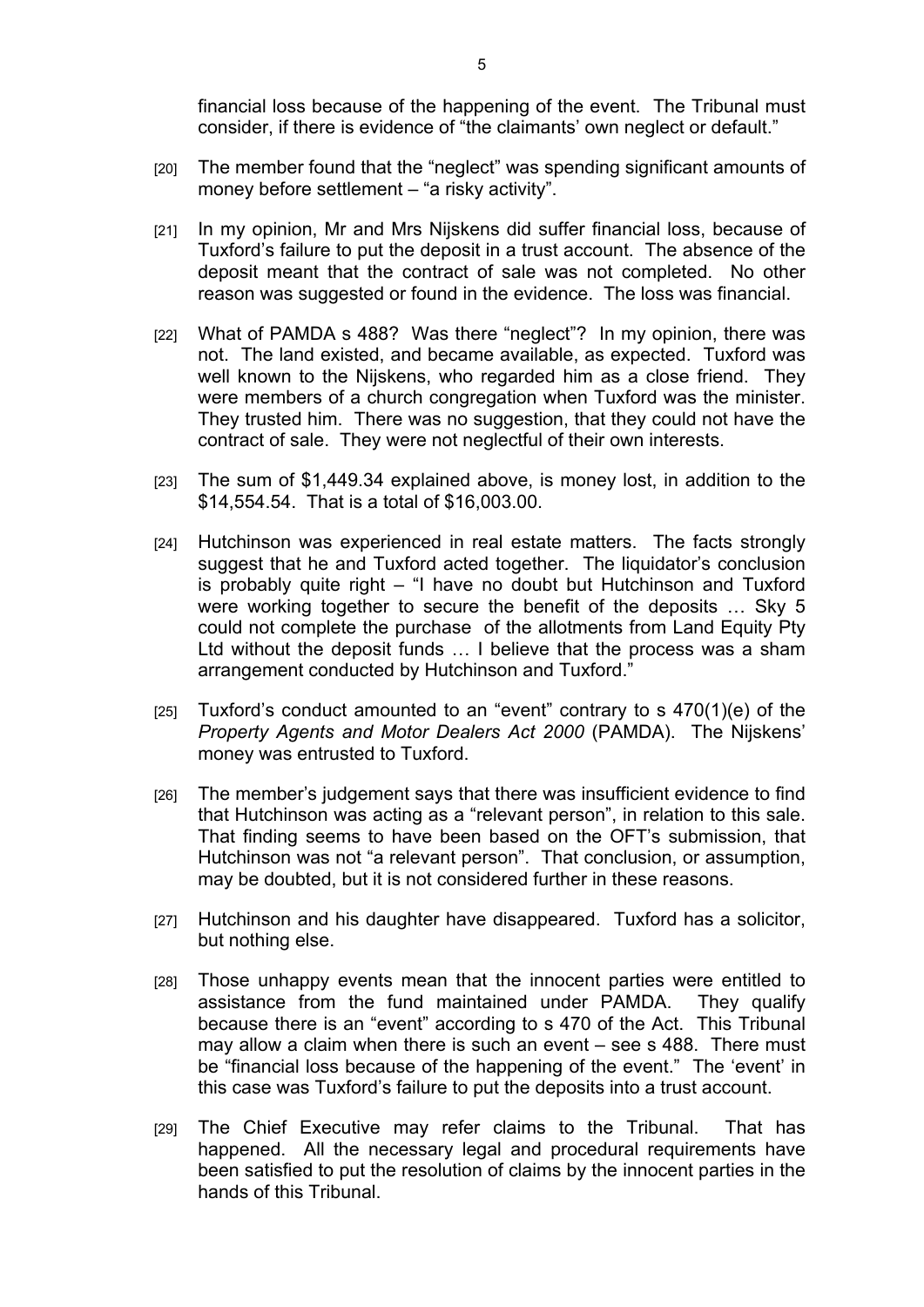- [30] It was submitted here, that the event was a failure to observe the requirements of s 11(d) of the *Land Sales Act 1984*. There are some difficulties with that. The section refers to, "the owner of land to which that act applies." Sky 5 did not own the land. The Act applies to a proposed subdivision of land.
- $[31]$  It is more appropriate to apply s  $470(1)(e)$  of PAMDA
	- "(1) A person may make a claim against the fund if the person suffers financial loss because of the happening of any of the following events—
		- (e) a stealing, misappropriation or misapplication by a relevant person of property entrusted to the person as agent for someone else in the person's capacity as a relevant person."
- [32] Mr Hambleton was appointed liquidator on 5 June 2008. He says that the first step should be to put all the funds in his hands. The individual claimants would then be creditors of the company. There are some other creditors. He proposes to make a final distribution of the company's assets. Some other monies have come into his hands. There has already been a distribution of about one third of these claims. He predicts that the claimants will receive a large proportion of their claims, in a final dividend.
- [33] The Chief Executive opposes the liquidator's scheme. He says that the claimants should be paid directly from the fund and recover 100% of their losses, after taking into account dividends paid by the liquidator.
- [34] It is necessary to say something about the OFT's allegation that the company was responsible for the failures of Mr Hutchinson and Mr Tuxford – that the company would not have suffered any loss but for neglect or default of its directors and agent.
- [35] For the liquidator, in a comprehensive written submission, it was said that the misbehaviour of the company's director Mr Hutchinson, and its agent, Mr Tuxford, is no barrier to its claim. The company and its directors are separate entities, and the effect of that separation is reinforced by decisions of the courts. Mention was made of *Dennis Wilcox Pty Ltd v FCT* (1988) 79 ALR 267 at 274; *Industrial Equity v Blackburn* (1977) 137 CLR 567; *McLeod v R* (2003) 214 CLR 230.
- [36] In the *McLeod* decision, the High Court put it this way:

"… a company has rights, interests and duties which differ from those of its directors, officers and members. The conduct or state of mind of the latter is not always to be attributed to the former; this is particularly evident upon an insolvent winding up." (at para 28, Gleeson CJ, Gummow and Hayne JJ).

"Even when the shares of a company are closely held for purposes (or interests) of the body corporate are not synonymous with the interests of the person or persons in control." (McHugh J).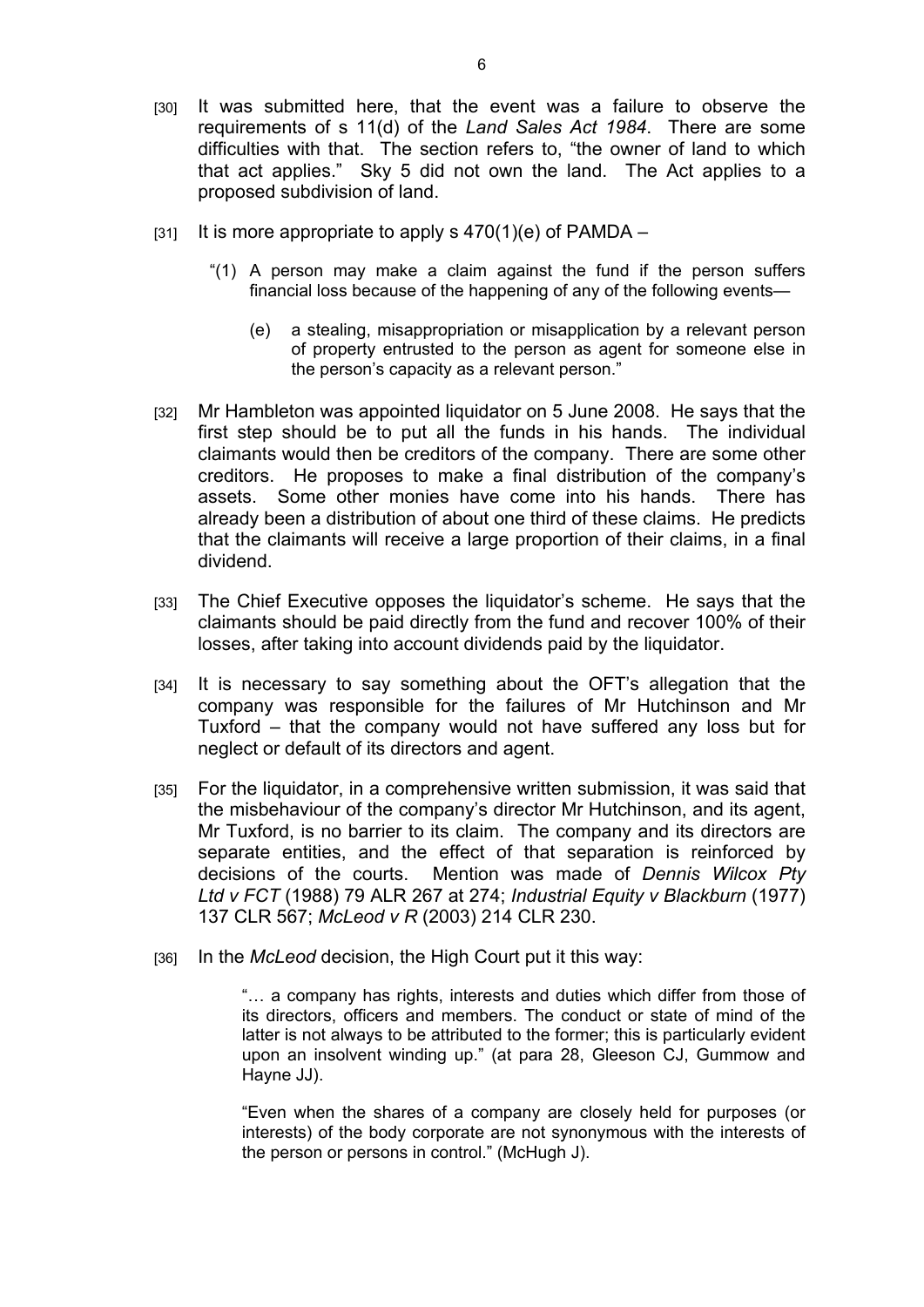- [37] Therefore, it was submitted that the company should not be penalised for its directors' misconduct, the liquidator was in proper control of the company, and the full amount of the various claims should be paid out, with no deduction for the amount of the dividends already paid. (That final submission can be dismissed – it is not an arguable proposition).
- [38] In my opinion, the principal submission for the liquidator should be accepted. That is, the company and its director and agents are separate entities so that reprehensible conduct by those individuals should not be attributed to the company. That is this case. Sky 5, once under the independent control of the liquidator, and free of the misguided efforts of its directors and agent, is entitled to right the wrongs that have been done to it.
- [39] The liquidator has lodged appropriate claims, it was submitted, and that there was no good reason for OFT refusing to pay them in full. It is said for the company that it suffered financial loss, by not being able to complete its contracts.
- [40] Mr Hambleton has made every effort, to insist that he is the proper claimant of the fund, rather than the individuals who paid deposits. At the same time, it is clear that his claims are based entirely on the amounts paid by the purchasers, and nothing else. For example, see his submission to QCAT, dated 7 April 2011, the form containing a "statement of claim details", and ex 3, a summary of the details of individual purchasers whose deposits were lost.
- [41] The answer to the competing claims is this. It became clear that the company could not complete its undertaking, to sell land to the purchasers. When Land Equity called for settlement of the contracts, and there was no response, it rescinded them. They then became entitled to a refund of their deposits. The consideration for these deposits wholly failed, and they should have been repaid.
- [42] Mr Hambleton is right to say that the disappearance of the deposits was a reason why the contracts could not be completed. It is another thing to claim that the result was a "financial loss" because Sky 5 could not complete the contracts. The deposits had not become the property of Sky 5. A deposit, intended to be held in a trust account, is the beneficial property of the purchaser until settlement. Its disappearance was a financial loss for the purchaser, not Sky 5. Sky 5 was never entitled to the money.
- [43] For the company, it is not so clear what it had lost. The opportunity to settle the contracts was lost, but it is not possible to know the value of that lost opportunity. What costs were involved? What was the real market value of the blocks? In short, what did the company really lose?
- [44] What Sky 5 lost was the opportunity to complete the contracts. That opportunity may have been of some value. We do not know the amount of that loss, if any.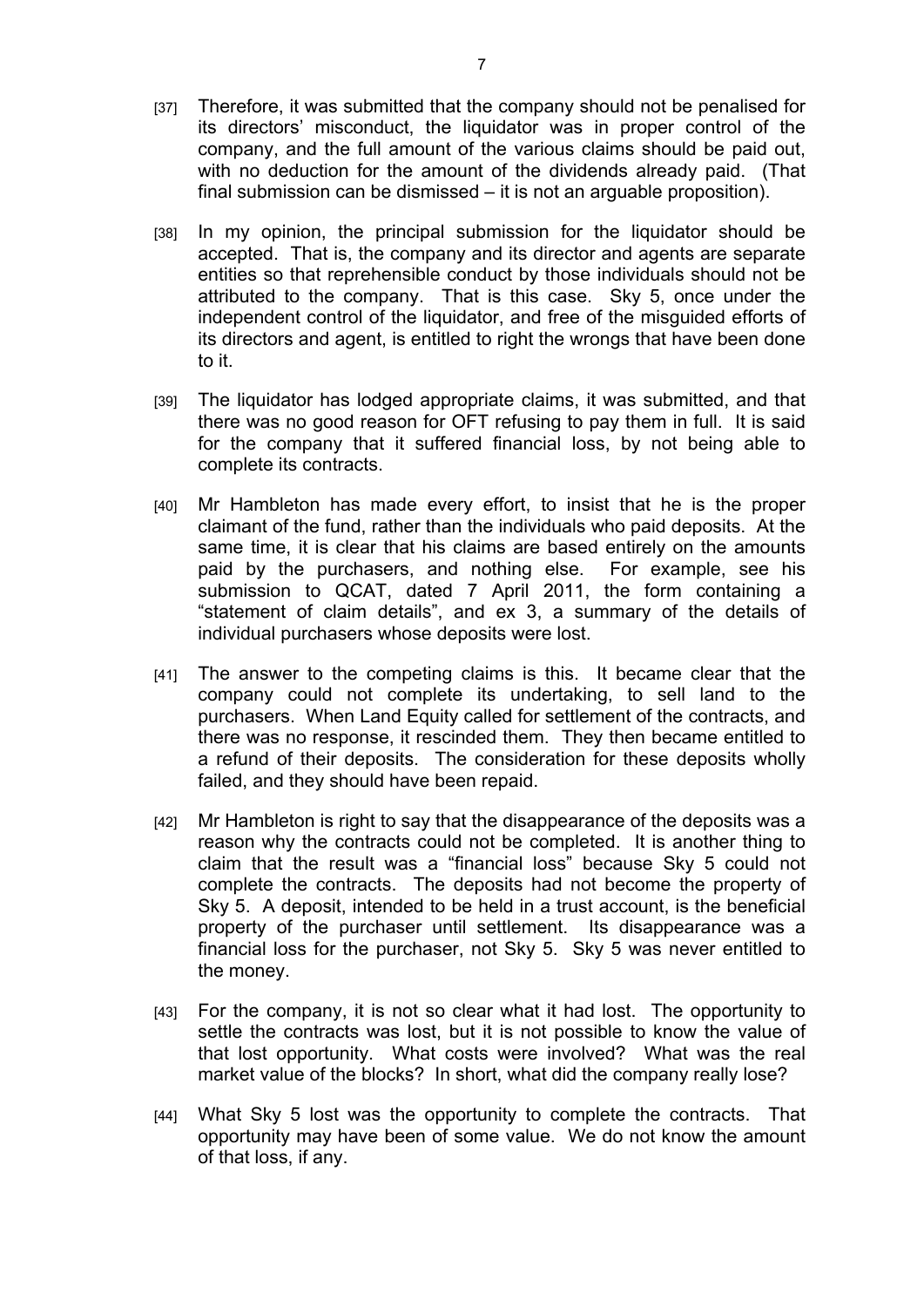- [45] In the written submissions for the liquidator it is asserted that, "on paper, Sky 5 would have made about \$50,000 per lot, a far more significant sum then the amount claimed to have been misappropriated". If that claim could be proved, then, it might be the foundation for some other claims against the fund. It does not affect the rights of the present claimants.
- [46] The OFT has been right in asserting that the individual purchasers are entitled to payments from the fund.
- [47] There may be issues about further distributions by the liquidator and further recovery for the fund. They can be dealt with, in any further application to QCAT.
- [48] Section 492(5) of PAMDA says, "Interest is not payable from the fund in relation to a claim allowed against the fund."
- [49] Those words seem clear enough. However there are decided cases which show that there may be exceptions, where a claim is for a lost opportunity, to use the funds. In that case, it is said, the claim is really a claim for damages, and so outside the apparent prohibition.
- [50] See the decisions in *Hungerford v Walker* (1989) 171 CLR 125 (High Court), *Chief Executive, Department of Tourism, Racing & Fair Trading v Hunter* [2002] QDC 272 (District Court), *Gettens v XFar Homes Pty Ltd* [2012] QCAT 150 and *Ryan v Ferrantino* [2010] QCAT 495. See also Judge McGill's decision in *Bieto v Triline Australia Pty Ltd (No 2)* [2003] QDC 307.
- [51] As that last decision shows, there should be evidence of the loss that has been suffered, by the unavailability of the money.
- [52] In the present proceedings, the various purchasers have not been active parties in the appeal. Any possible issues about interest as damages have not been dealt with.
- [53] It should be recorded that Mr Hambleton has done much good work for the benefit of many unfortunate purchasers who lost their deposits. Without his assistance, it is likely that some would not have recovered anything.
- [54] These are the orders of the Tribunal:
	- (a) The appeal is allowed, in part.
	- (b) The orders made by the Member of this Tribunal on 14 November 2011 are affirmed – except that Stephane and Gerda Nijskens are to be paid the sum of \$16,003.88.
	- (c) To the extent necessary the time limit fixed for making a claim by Mr and Mrs Nijskens under the *Property Agents and Motor Dealers Act 2000* is extended.